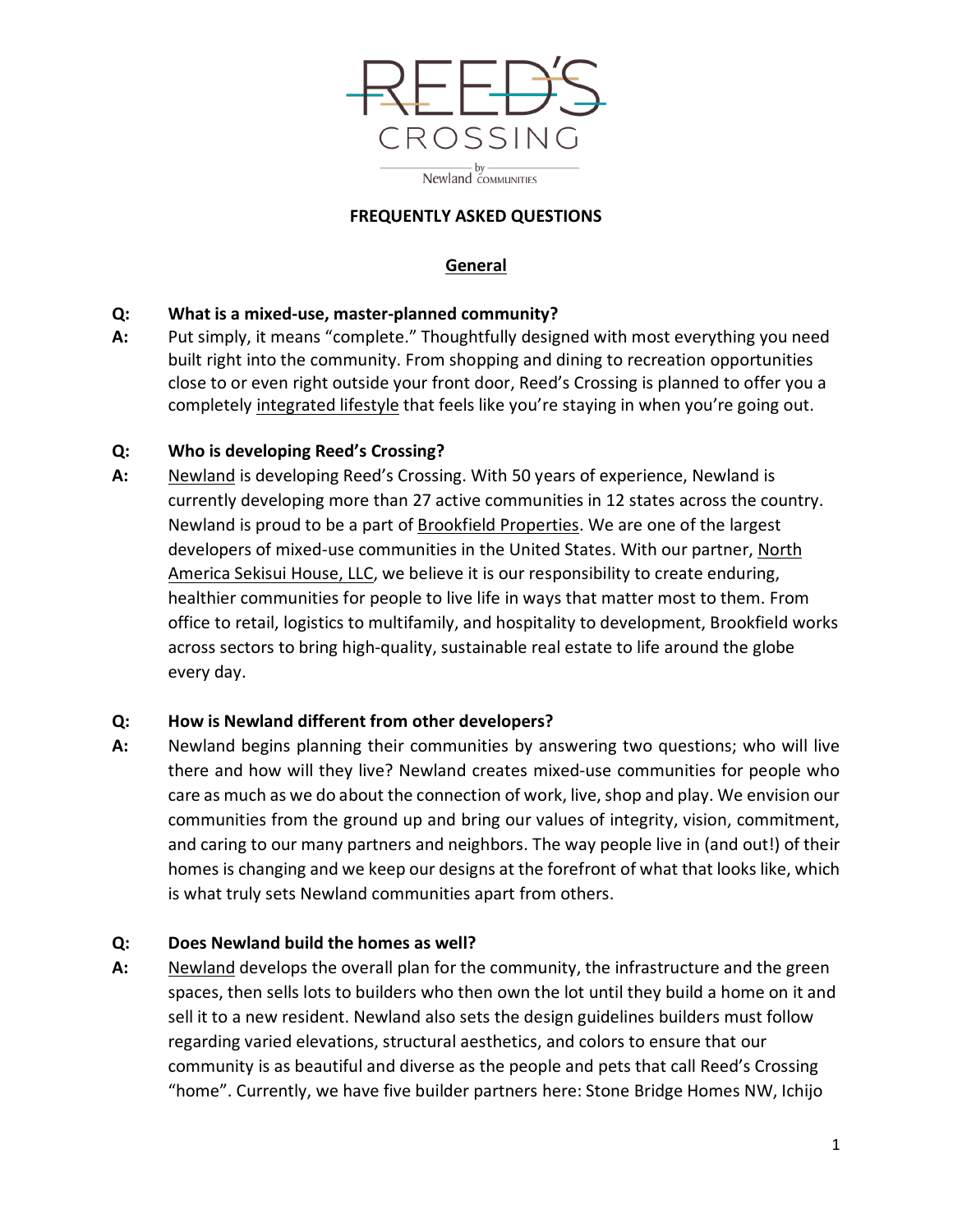

USA, Lennar, David Weekley Homes and Richmond American Homes. There are also apartment home rentals in Reed's Crossing called Zera Apartments, owned by MG Properties.

## **Community Facts**

#### **Q: What types of homes will be offered?**

**A:** A wide variety of [home styles](https://www.reedscrossing.com/new-homes/) will be available, including single-family detached homes, townhomes, paired homes, triplexes, condos and apartments to fit residents across all lifestyles and at a range of income levels. Builders have floor plan options with a bedroom and bathroom on the first floor, and many of them offer customizations.

#### **Q: Are there any single-level homes available?**

**A:** There are no single-level homes at Reed's Crossing, but there are many floor plans that offer bedrooms on the main floor.

#### **Q: What is the range of home prices?**

**A:** Currently, prices range from approximately the high \$300ks to the high \$900ks.

#### **Q: What is the range in home square footage?**

**A:** Homes sizes will range from 1,250 square feet to 3,100 square feet.

#### **Q: How many acres is Reed's Crossing?**

**A:** Reed's Crossing is 463 acres.

#### **Q: How many homes will be built once all phases are complete?**

**A:** It's anticipated that, when completed, Reed's Crossing will have approximately 2,482 single-family homes and up to 1,414 multifamily units (including multifamily units in the Town Center), as well as a 34 acre [Town Center](https://www.reedscrossing.com/life-at-reeds/town-center/) offering commercial, retail, and entertainment uses.

#### **Q: What kinds of people are going to live at Reed's Crossing?**

**A:** There are a variety of homebuyers living at Reed's Crossing. Singles, couples, young families, growing families, active adults, and more. [The community](file://EgnyteDrive/Shared/LEGACY/NLD/Northwest/101-POR/Reeds%20Crossing-11090/Development%20Team-W/Allyse%20Paetsch/Website/reedscrossing.com/life-at-reeds-crossing/) offers amenities for all ages and life stages, from families nurturing growing children to single professionals purchasing their first townhome and mature people taking advantage of more free time.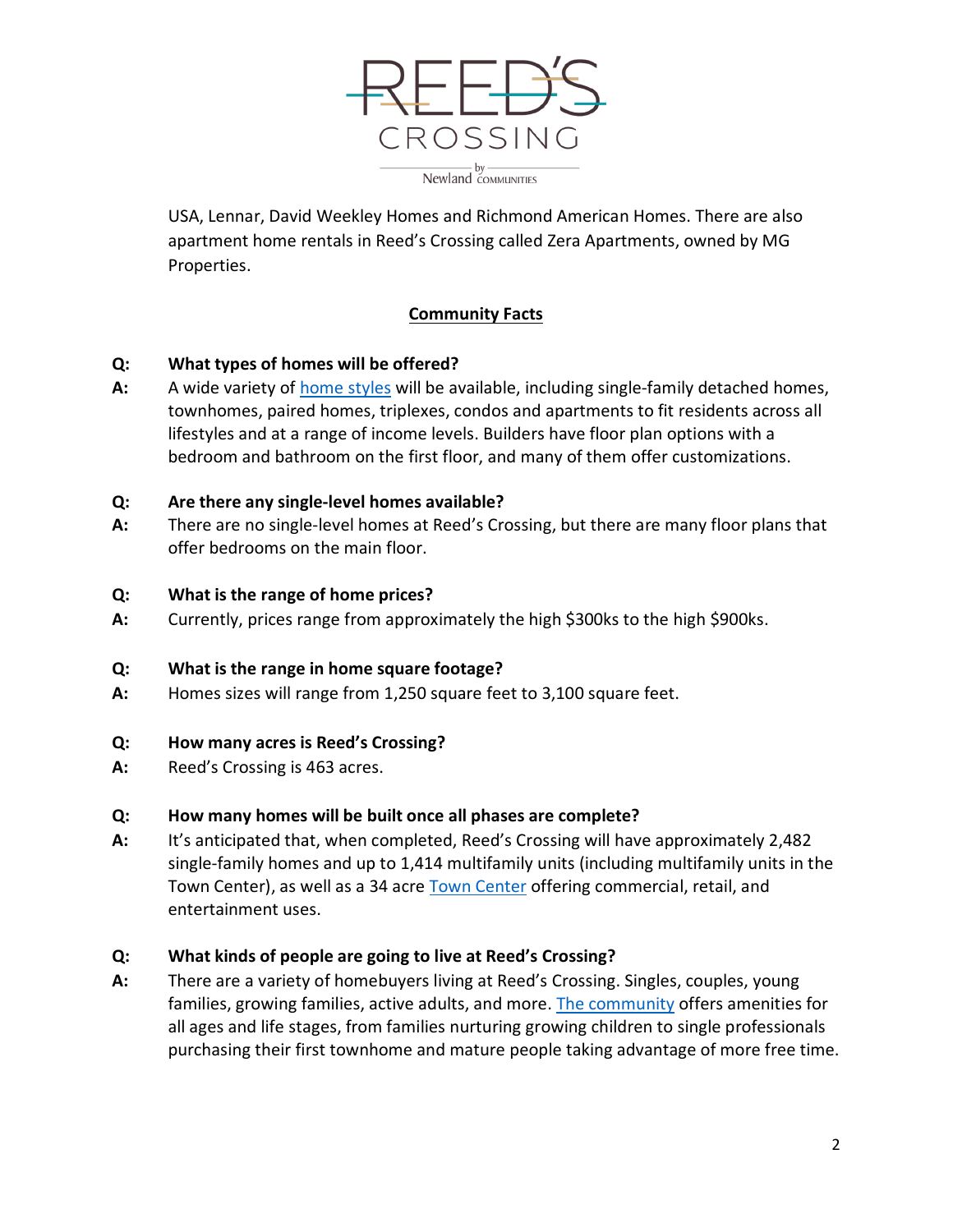

#### **Q: Will more parking be added?**

**A:** Yes, additional on and off-street parking will be added in each phase. As Reed's Crossing develops, we ensure that our parking standards meet the guidelines set forth by the City of Hillsboro.

### **Model Homes**

#### **Q: When are the model homes open?**

**A:** The model homes are open seven days a week from 10:00 am to 6:00 pm. You can drop by any time during these hours or schedule an appointment with a sales agent on the [website.](file://EgnyteDrive/Shared/LEGACY/NLD/Northwest/101-POR/Reeds%20Crossing-11090/Development%20Team-W/Allyse%20Paetsch/Website/reedscrossing.com/find-a-home/builders-models/)

#### **Q: How many models does Reed's Crossing offer?**

**A:** There are nine models available to tour, and each builder offers a variety of elevations and floor plans to choose from.

#### **Q: Will there be any more models built?**

**A:** With the introduction of new home plans in recently launched Phase 3, there will be new model homes opening in June 2022.

# **Q: Can a homeowner who purchases a model home keep the garage as an office or additional living space after closing?**

**A:** The builder of the model home will convert any garage space used for sales space back into a useable garage. However, the Architectural Review Committee (ARC) says: "No carport or garage shall be converted to finished space for use as an apartment or other integral part of the living area on any Unit without prior ARC approval, pursuant to the Declaration." Homeowners are advised to apply to the ARC to keep the garage as additional living space and achieve an approval letter.

### **Virtual Tours**

#### **Q: What is a virtual home tour?**

A: Virtual tours offer home buyers a remote, video-enabled walk-through of a property giving the sensation of actually being there—or at least pretty, darn close. You can check out every room and corner with a few mouse clicks. Compared to photos and videos, this technology offers a more accurate and realistic experience.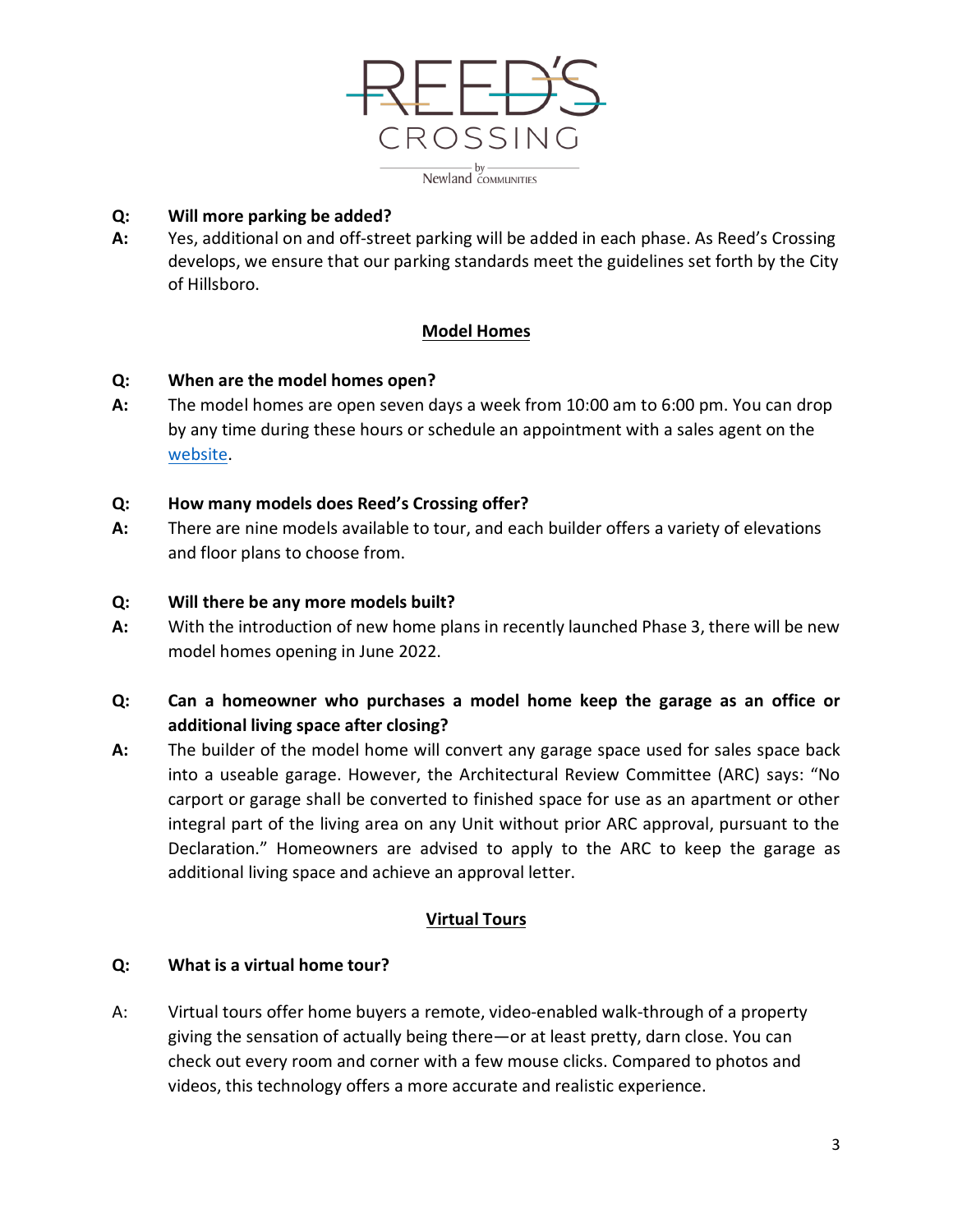

Real estate agents use virtual tours as a unique marketing tool and online tours are more popular than ever in the digital age. Check out virtual tours on our [website.](http://www.reedscrossing.com/)

### **Q: Can I complete the entire home buying process online?**

A: Most builders now offer home buyers the ability to purchase their home online. Be sure and check with your builder for their process. We have even written a blog post, *[11 Tips](https://www.reedscrossing.com/the-latest/blog/posts-by-date/2020/may/11-tips-for-buying-a-home-online/)  [for Buying a Home Online](https://www.reedscrossing.com/the-latest/blog/posts-by-date/2020/may/11-tips-for-buying-a-home-online/)*, where we walk you through each step.

#### **Parks and Recreation**

#### **Q: Are there any parks in the community?**

A: We currently have four parks--Tamarack Park, Oak Grove Park, Dobbin Park, and the Nature Education Area--as well as the Greenway, which consists of 23 acres of green space. More parks will come online as future phases are opened.

#### **Q: How many miles of paths are available?**

A: We currently have over 3.5 miles of paths throughout Reed's Crossing with more coming online in each phase.

#### **Q: Will trails connect to other local trails or parks?**

A: Yes, there are two regional trails that traverse Reed's Crossing from north to south which will ultimately connect to the future Hillsboro regional park located south of Butternut Creek.

#### **Q: Are there plans for a golf course?**

A: There will not be a golf course within Reed's Crossing. However, the Reserves Vineyard and Golf Club, a top-notch facility, is located directly to the west on  $67<sup>th</sup>$ .

### **Q: Will there be an RV and boat parking lot?**

A: No. However, there are numerous facilities in the area that provide that service.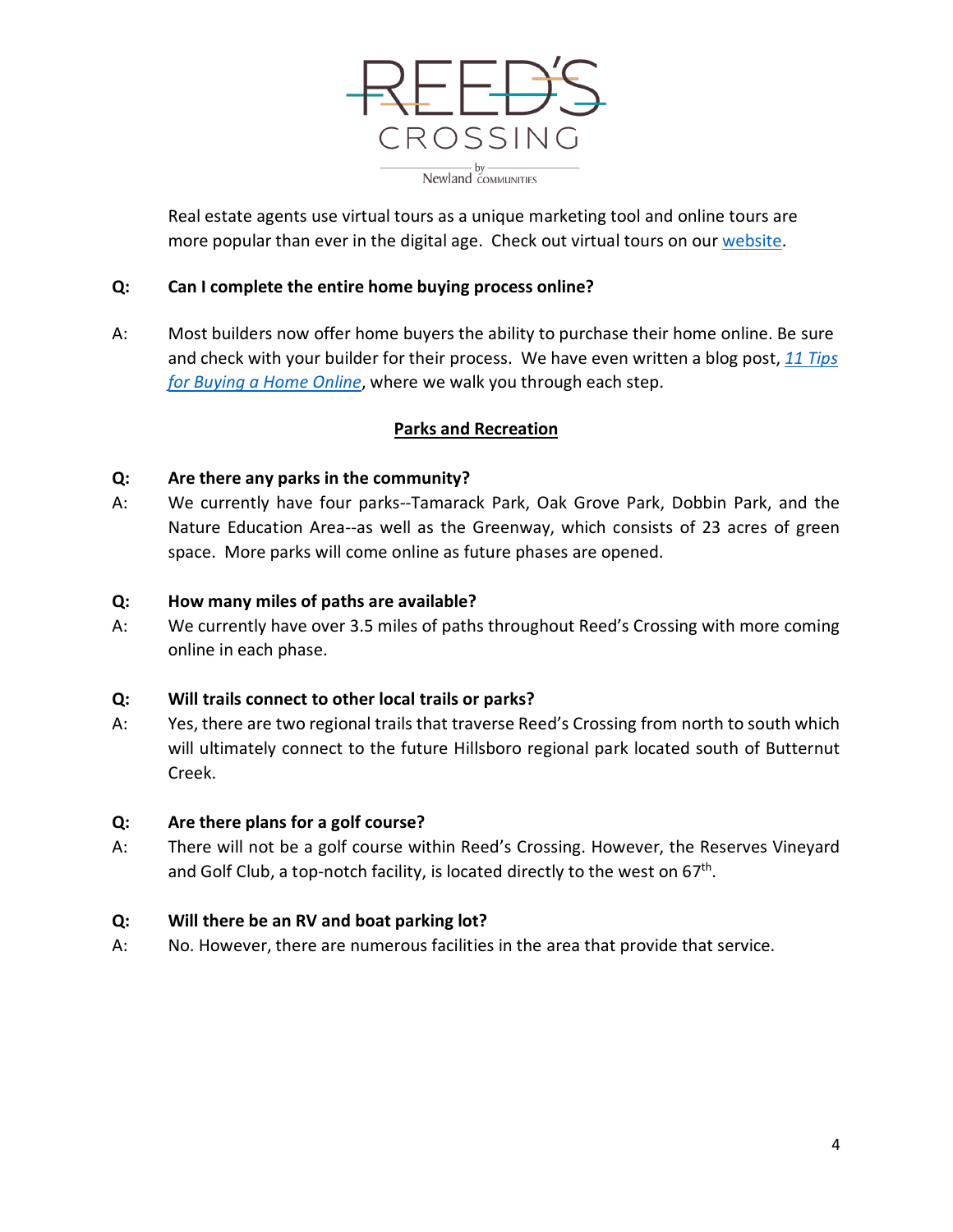

### **Shopping and Dining**

## **Q: Will there be any commercial or retail space at Reed's Crossing?**

A: The proposed [Town Center](file://EgnyteDrive/Shared/LEGACY/NLD/Northwest/101-POR/Reeds%20Crossing-11090/Development%20Team-W/Allyse%20Paetsch/Website/reedscrossing.com/life-at-reeds-crossing/town-center/) will feature retail shops, restaurants, and office space as well as plazas to gather and socialize. The Town Center is currently being designed and once plans are approved, we will release information via our email newsletter so be sure to sign up on our website to receive email updates.

### **Q: Where is the nearest shopping mall?**

A: Washington Square Mall is located in Tigard approximately eight miles from Reed's Crossing. The mall is anchored by Macy's, Nordstrom, JCPenney, Sears, and Dick's Sporting Goods, plus over 150 shops and restaurants. There are nearby shopping centers that include stores like Kohl's, Bed Bath & Beyond, and more.

Closer to Reed's Crossing, The Streets at Tanasbourne is a smaller, outdoor mall consisting of Macy's, REI, smaller retail stores, and several restaurants. There is a Fred Meyer, Target, Home Depot, Lowe's, and more within a short driving distance from Reed's Crossing. Visit our [website](http://www.reedscrossing.com/) for an interactive map of nearby conveniences and services.

### **Driving Distances**

- **Q: How long does it take to get to downtown Portland from Reed's Crossing?**
- A: Downtown Portland is approximately 12 miles from Reed's Crossing.
- **Q: How far away is Portland International Airport and how long does it take to get there?**
- A: Portland International Airport (PDX) is located approximately 24.5 miles from Reed's Crossing.

### **Q: How long does it take to get to Mount Hood recreational area and the Oregon Coast?**

A: Mount Hood is a short 70 miles away from Reed's Crossing. The beautiful Oregon Coast is 65 miles to the west. Highway 26 leads to Seaside and Cannon Beach and Highway 6 leads to Tillamook. Astoria is 78 miles from Reed's Crossing. Oregon and Washington both offer interesting and entertaining road trips.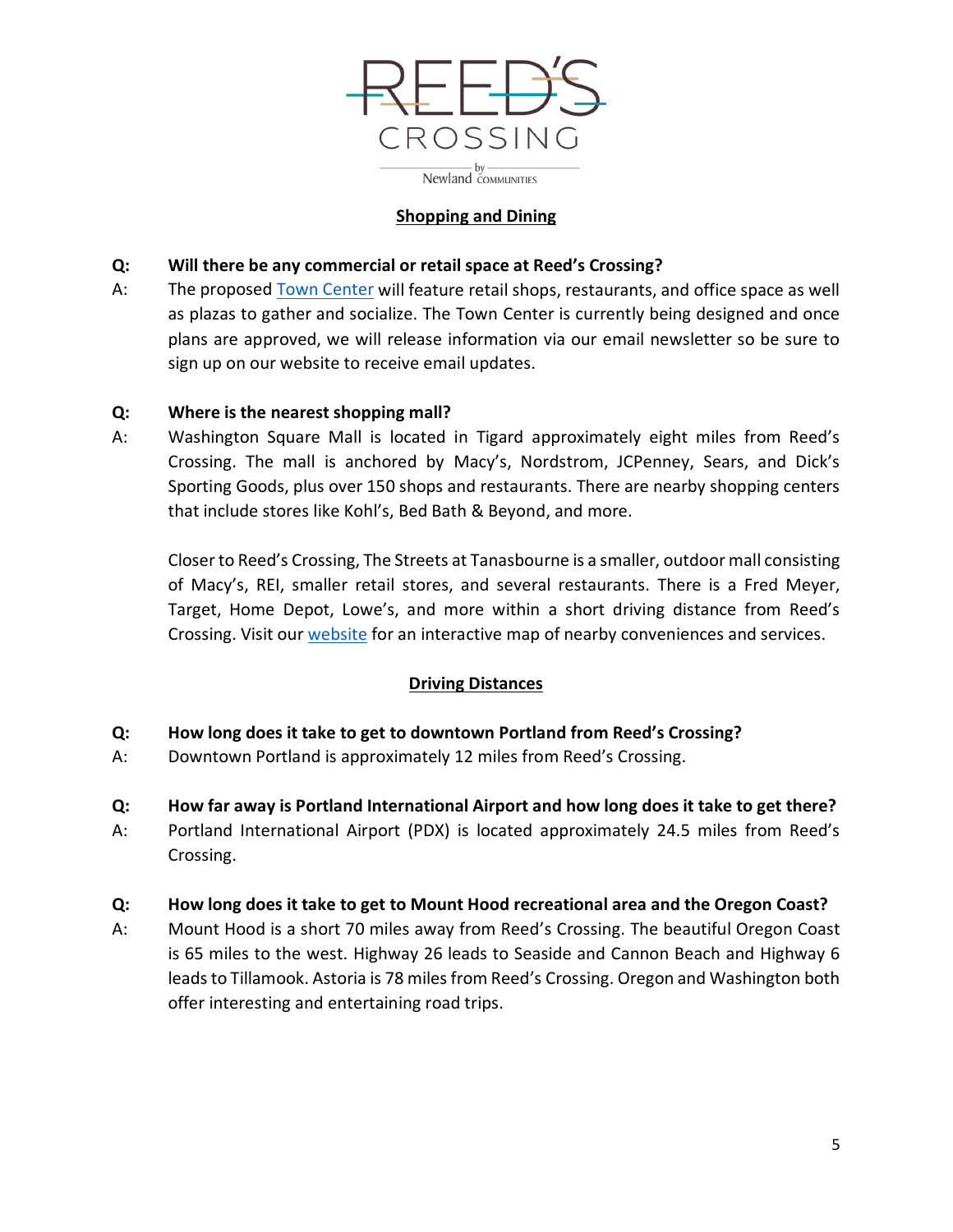

## **Schools**

## **Q: What is the school district for Reed's Crossing?**

**A:** We're located within the [Hillsboro School District.](https://www.reedscrossing.com/life-at-reeds/education/) The first elementary school has broken ground and is anticipated to be finished in time for the 2023-2024 school year. Other schools are tentatively planned.

## **Q: Where are the nearest elementary, middle, and high schools?**

A: Until the elementary school is finished inside Reed's Crossing, the public schools include: Elementary School: Rosedale Middle School: South Meadows High School: Hillsboro High

## **Q: Are there any private schools in the area?**

**A:** There are several private schools in or near Hillsboro, including faith-based, Montessori, and language immersion. If you visit [reedscrossing.com](http://www.reedscrossing.com/) there is a section about [schools](https://www.reedscrossing.com/life-at-reeds/education/) around Reed's Crossing.

### **Homeowners' Association**

### **Q: How much are the monthly HOA dues?**

**A:** \$99.24 for a single-family detached home and \$264.94 for attached homes.

### **Q: What do the HOA fees include?**

**A:** Common area landscape, roads, paths, trails, and parks, but here at Reed's Crossing it also covers front yard mowing and weed abatement – a \$500-\$700 per year benefit!

### **Q: Will the HOA fee ever go up?**

**A:** A budget is developed annually, and the fees could adjust.

### **Q: Are there other monthly dues on top of the HOA?**

**A:** No.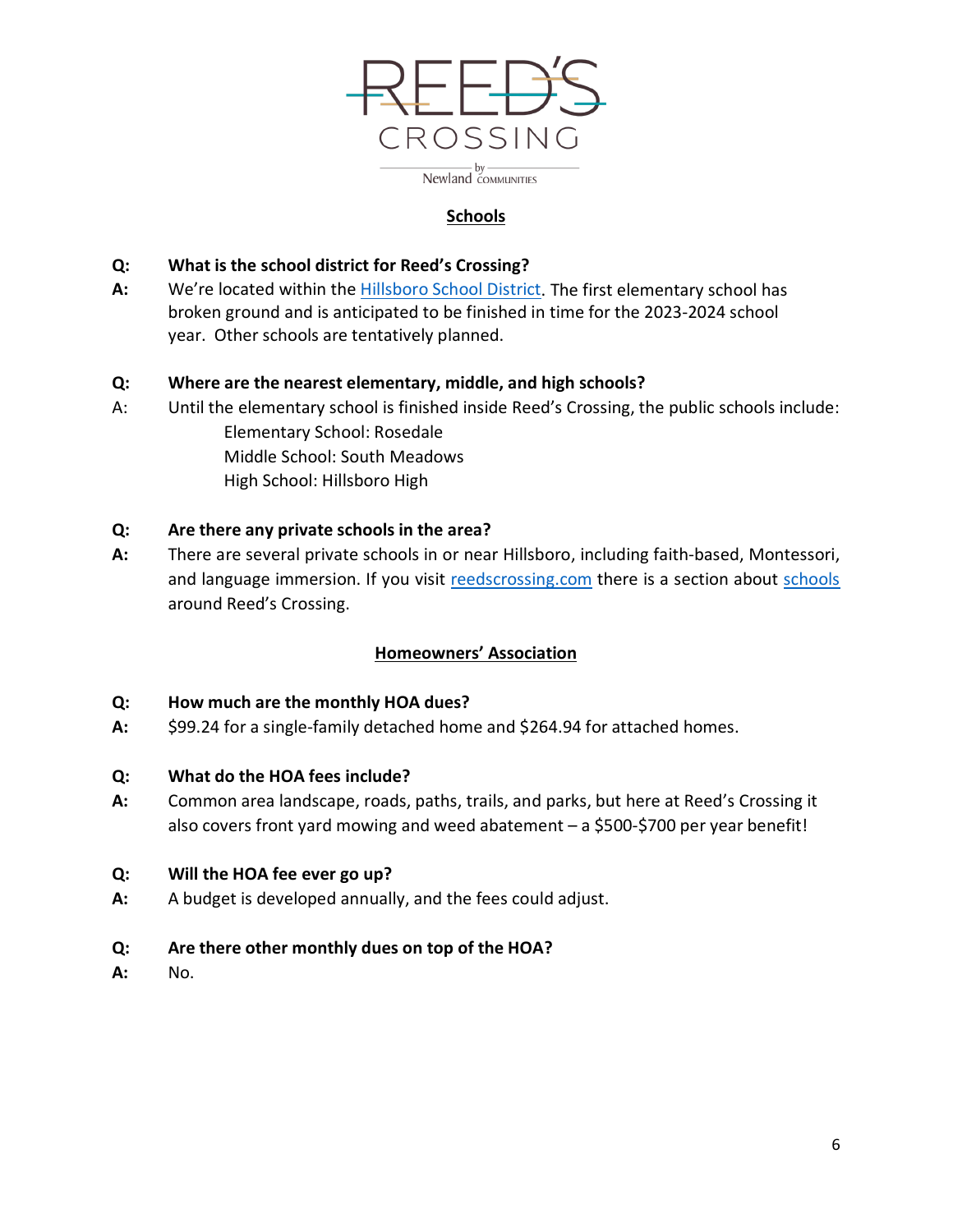

# **Traffic**

#### **Q: How will Reed's Crossing impact local traffic?**

A: Newland has partnered with Washington County and the City of Hillsboro on several projects to improve traffic. Cornelius Pass has been extended south from Tualatin Valley Highway to Blanton, and Blanton from 209<sup>th</sup> to  $67<sup>th</sup>$ , has been extended providing three entrances to the Community.

In future phases, proposed plans include extending Kinnaman, parallel to Blanton, and Cornelius Pass will be extended to the southern border of the property. These roads will provide east-west and north-south access through the community and connect with neighboring communities. There have been several improvements to signals, road widening, and turn lane additions as well.

#### **Q: How many entrances are there at Reed's Crossing?**

A: There are three entrances: Cornelius Pass and Tualatin Valley Highway, 209<sup>th</sup> and Blanton, and  $67<sup>th</sup>$  and Blanton. In the future, there will be three more entrances: Cornelius Pass traveling south through Butternut, Kinnaman at 209<sup>th</sup>, and Kinnaman at  $67<sup>th</sup>$ .

#### **Q: Who owns the arterial and local access roads and alleys?**

A: All arterial, collector, and local access roads are owned and maintained by either the City of Hillsboro or Washington County.

### **Reed's Crossing History**

#### **Q: Why is the community called Reed's Crossing?**

A: Simeon and Amanda Reed were early Oregon settlers. Simeon was heavily involved in the Oregon Steam Navigation Company (later the Oregon Railway and Navigation Company).

In the 1860s, Simeon and Amanda settled 5,000 acres in an area called Reedville, which covered parts of what is now Aloha and Hillsboro. In later years, Simeon and Amanda operated a hobby farm, raising livestock and holding harness races.

The "Crossing" of the community's name is a nod to Simeon's railroad and shipping business interests, as well as the Portland & Western Railroad that runs along the northern edge of the community.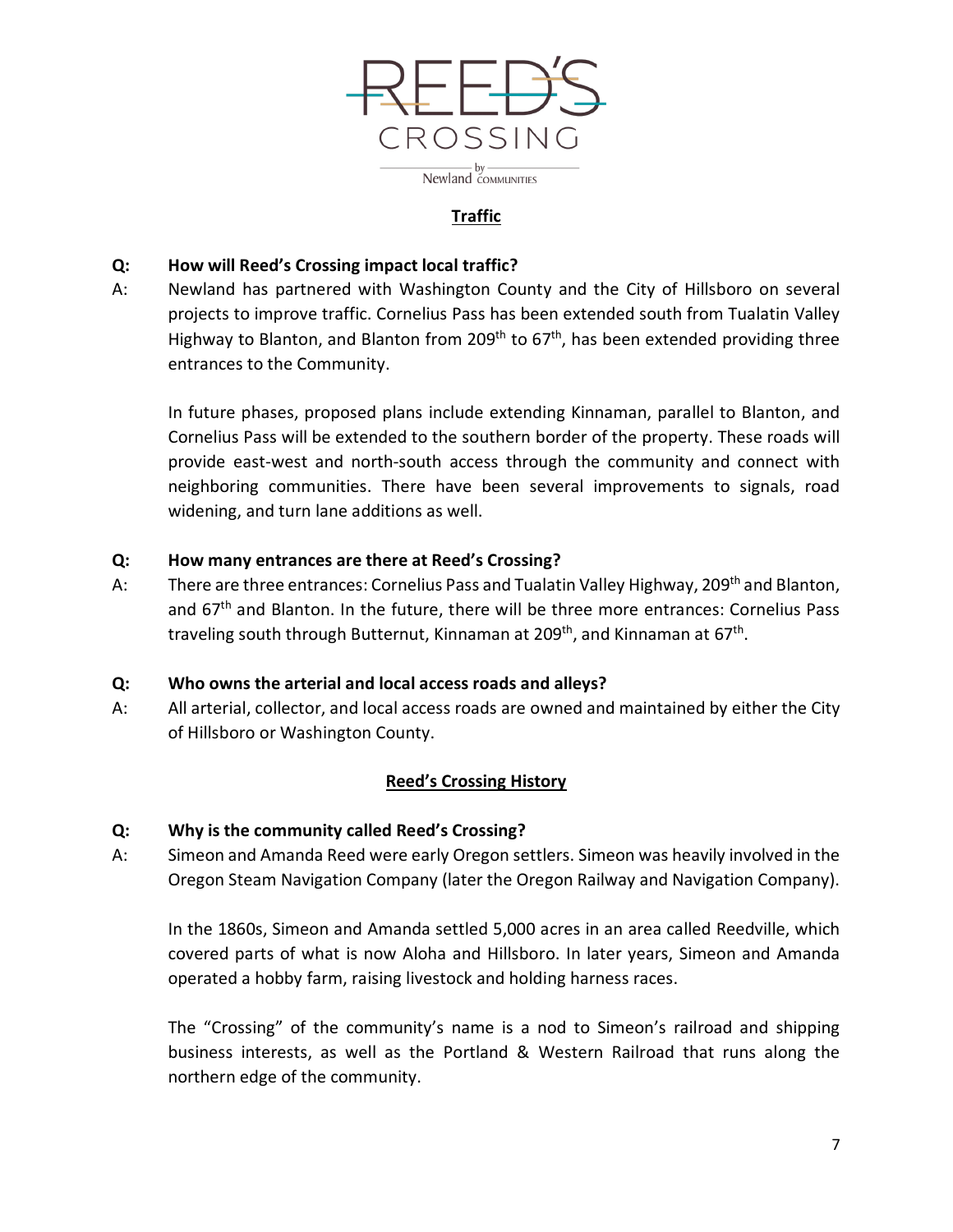

## **Hillsboro, Oregon**

## **Q: What is the difference between Hillsboro and South Hillsboro?**

A: The City of Hillsboro annexed 1,400 acres of open spaces, farmland, and developed properties, and petitioned to have those acres brought into the Portland Metro Urban Growth Boundary. In order to create a distinct community within Hillsboro, the City decided to name the area "South Hillsboro."

### **Q: Why do the streets jump from 209th to 67th?**

A: Hillsboro recently developed its own street naming conventions, separate from the metropolitan Portland Area. 209<sup>th</sup> is under the Portland naming convention and 67<sup>th</sup> is under the Hillsboro convention. Within Reed's Crossing, the north-south streets will be numbered starting at 69<sup>th</sup>, moving east until the streets meet with the eastern edge of the community.

# **Fire, Life, and Safety**

# **Q: How far is the nearest Hillsboro or Washington County law enforcement station?**

A: The Hillsboro Police Department has two stations: downtown Hillsboro and Tanasbourne. The Washington County Sheriff's Department has two stations close to Reed's Crossing: one in downtown Hillsboro and the other in downtown Beaverton.

### **Q: How far is the nearest Tualatin Valley Fire & Rescue station?**

A: The Tualatin Valley Fire Department's Fire Station 62 is located at 3608 SW 209<sup>th</sup> in Aloha, Oregon. This location is on the eastern edge of Reed's Crossing at the intersection of 209<sup>th</sup> and Blanton.

### **Q: Where is the nearest medical facility?**

A: In addition to the new Providence Health Center being built at Reed's Crossing, there are several excellent hospitals in the area, including, Kaiser Permanente and Providence St. Vincent's. There are several urgent care facilities nearby as well, including, Legacy Go-Health, Tuality Urgent Care, and Providence Immediate Care.

Homes at Reed's Crossing® are built and sold by home builders ("Builders") unaffiliated with GLC-South Hillsboro, LLC ("Owner"), Newland Real Estate Group LLC ("Newland") or their related entities. Buyers should review the purchase agreement, public offering statement, and other offering materials provided by the seller prior to signing any contract to purchase a home. The commercial depictions for the